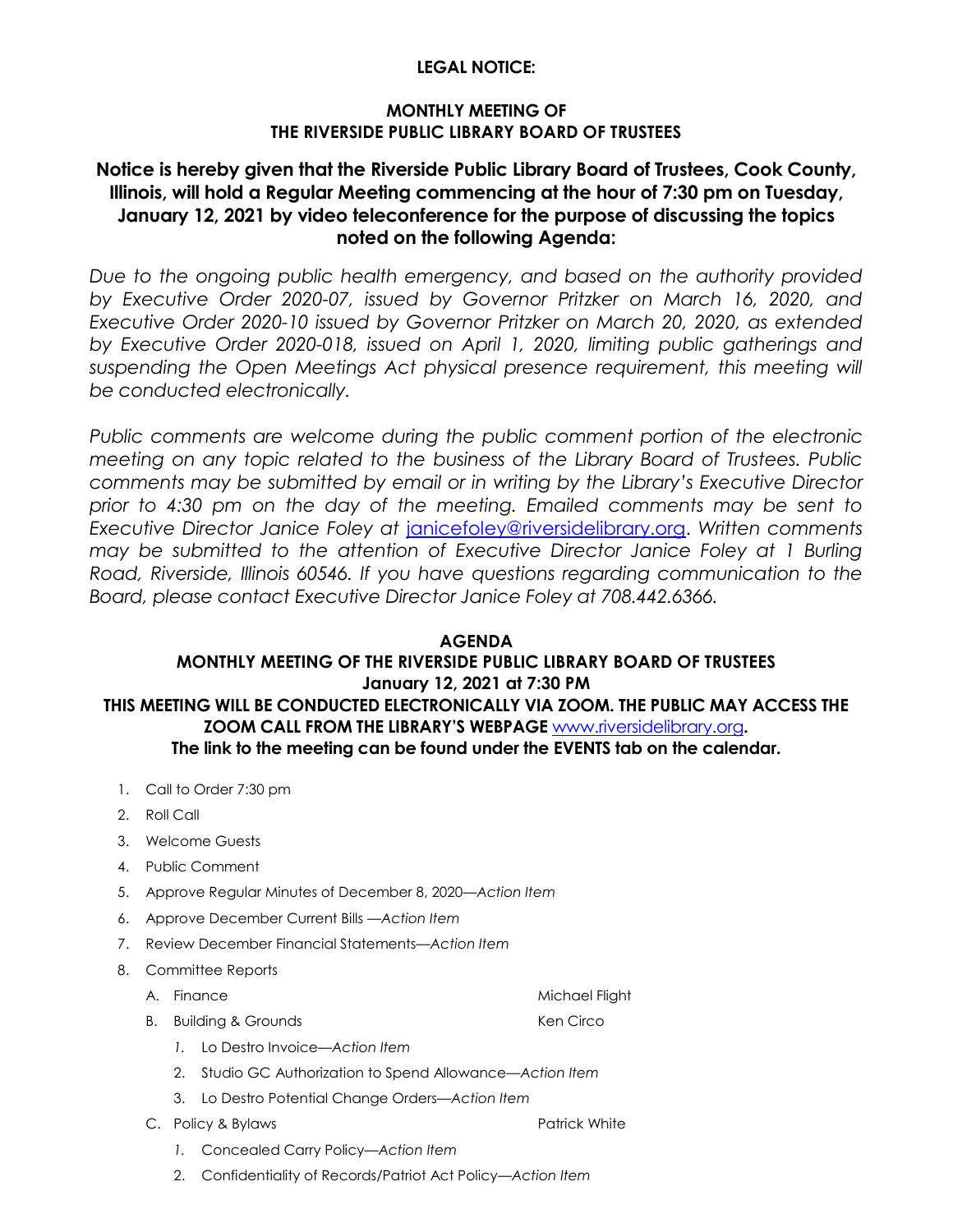- 3. Conflict of Interest Policy*—Action Item* D. Technology and the matter of the Michael Hagins E. Communications Jen Pacourek & Courtney Greve Hack 9. Staff Reports: December A. Children & Youth Services Manager Nora Durbin B. Patron Services & Computer Services Manager Sharon Shroyer C. Information Services Diane Silva D. Monthly Statistics 10. Director's Report and Table 10. Director's Report 11. Unfinished Business 12. New Business A. Per Capita Grant Application—*Action Item* B. Temporary Part Time Sick Leave—*Action Item* 13. Announcements
- 14. Correspondence & FYIs A. Letter to Library Staff
- 15. Executive Session
	- A. Library Director's Evaluation (Revision)—To discuss the appointment, employment , compensation, discipline, performance, or dismissal of specific employees of the public body (5 ILCS 120/2(c)(1))

*The Board of Trustees may decide, by a roll call vote, to convene in executive session if there are matters to discuss confidentially, in accordance with the Open Meetings Act.*

16. Adjournment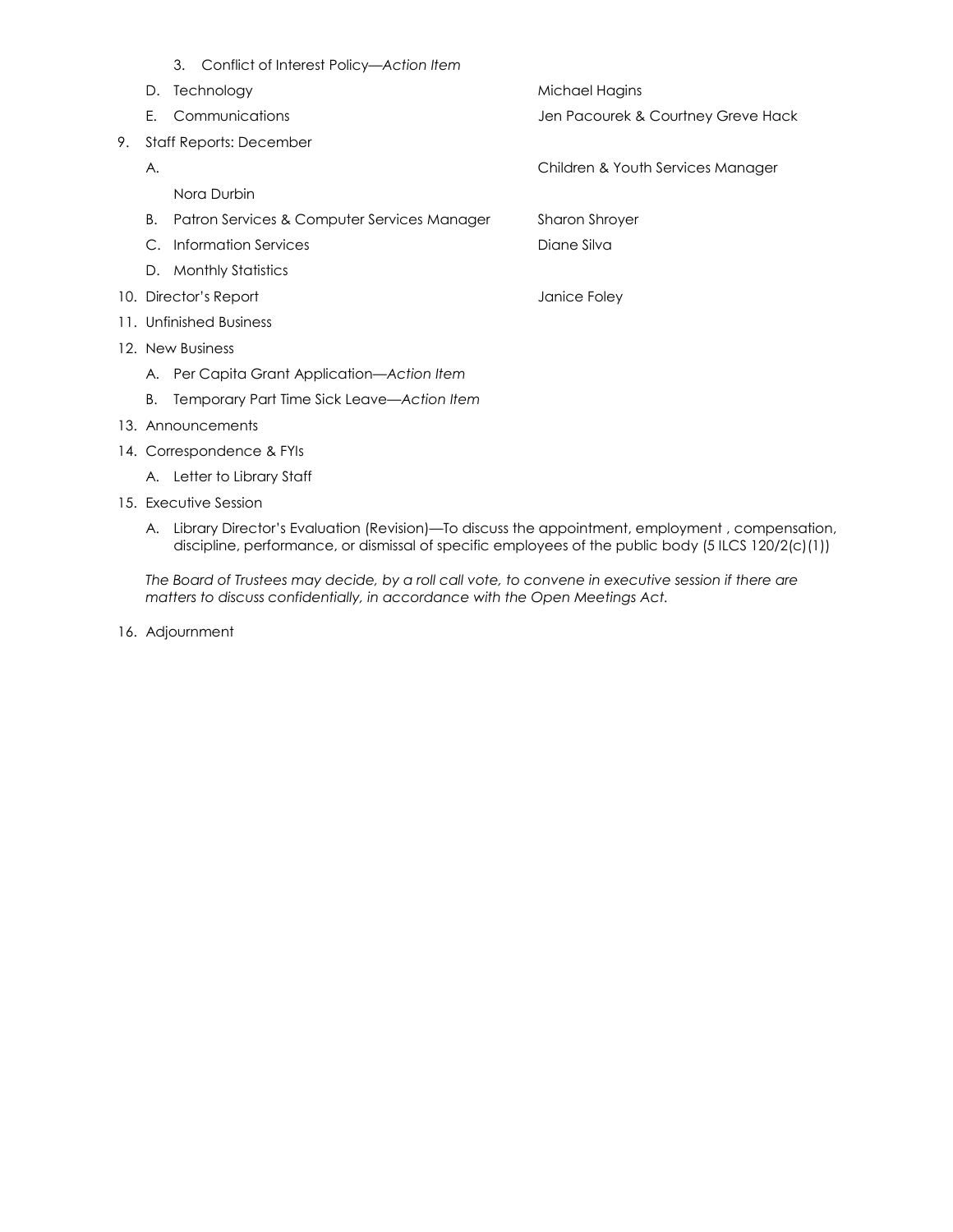# **Minutes of the Regular Board Meeting of the Riverside Public Library Board of Trustees December 8, 2020**

**Held Tuesday, December 8, 2020** by video teleconference via Zoom, called for 7:30 pm.

**In Attendance:** President, Joan Wiaduck; Vice President, Ken Circo; Treasurer, Michael Flight; Secretary, Courtney Greve Hack; Michael Hagins; and Patrick White

**Also in Attendance:** Library Director, Janice A. Foley; Assistant Director, Diane Silva; Bookkeeper, Jane Wilhelm; Administrative Assistant, Christine Legan

**Absent:** Jen Pacourek

Called to order at 7:32 pm by President Joan Wiaduck.

**Welcome Guests:** Darren Schretter and Jim Wagener of Studio GC

#### **Review of Minutes**

Ken Circo moved, and Courtney Greve Hack seconded, that the Board approve the minutes of the November 10, 2020 regular meeting. Ayes: Circo, Greve Hack, Hagins, White Nays: None Abstained: None The motion passed.

Michael Flight arrived at 7:36 pm.

#### **Review of Current Bills**

Ken Circo moved, and Courtney Greve Hack seconded, that the Board approve the payment of payroll checks for department numbers 001 through 004, and accounts payable check numbers 22042 through 22044, 22059 through 22084, and 22086 through 22092, including voided check numbers 22041 and 22085, in the total amount of \$216,759.96, which includes payroll through November 30, 2020. Roll Call Vote: Ayes: Circo, Flight, Greve Hack, Hagins, White Nays: None Abstained: None The motion passed.

## **Review of Financial Statements**

Ken Circo moved, and Michael Flight seconded, that the Board approve the financial statements for November 30, 2020, subject to audit. Roll Call Vote: Ayes: Circo, Flight, Greve Hack, Hagins, White Nays: None Abstained: None The motion passed.

## **Committee Reports**

## *Finance—Lo Destro Construction Invoice*

Patrick White moved, and Ken Circo seconded, that the Board approve the payment of the Lo Destro Construction invoice in the amount of \$147,815.13. Roll Call Vote: Ayes: Circo, Flight, Greve Hack, Hagins, White Nays: None Abstained: None The motion passed.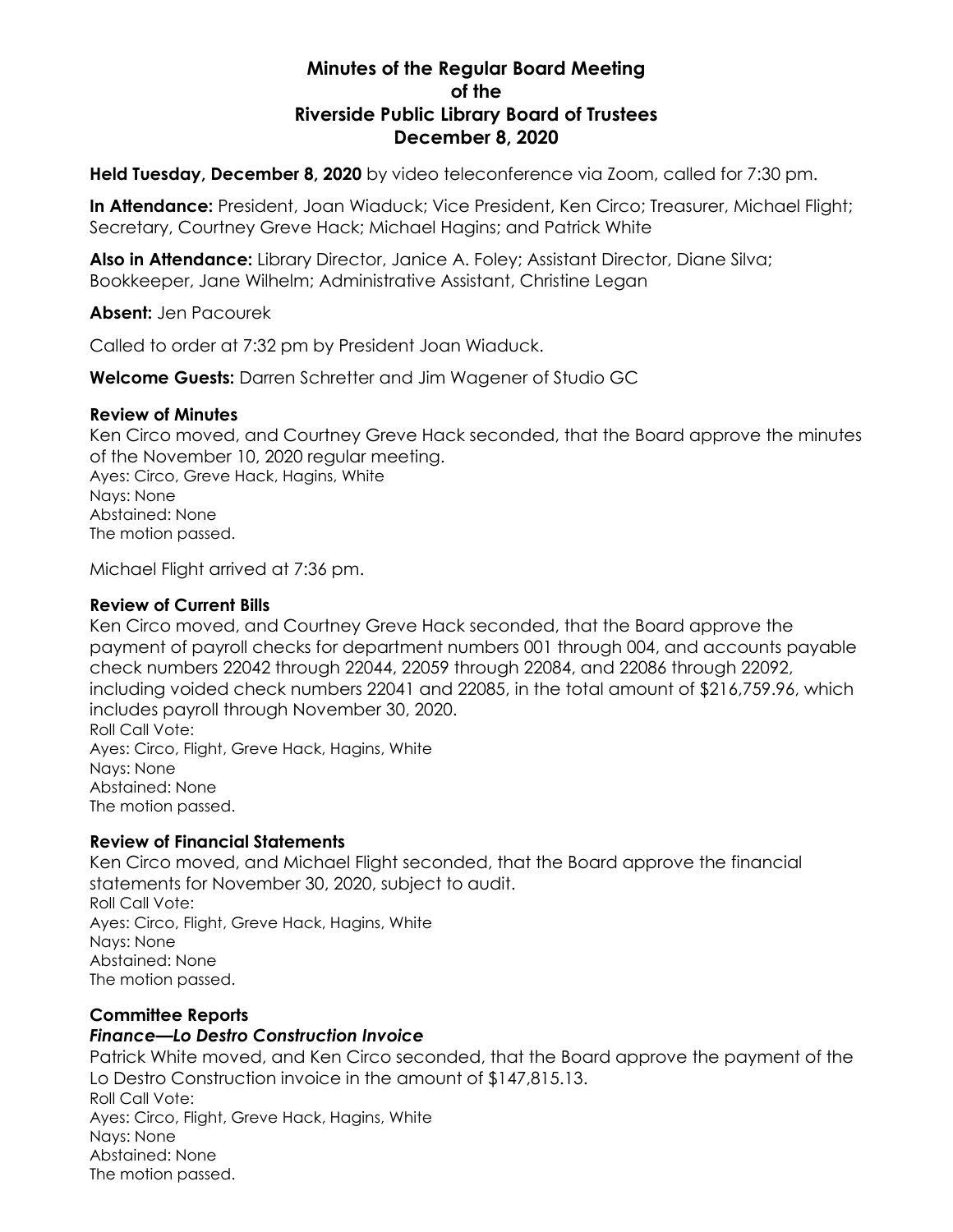# **Recess to Executive Session**

Courtney Greve Hack moved, and Ken Circo seconded, that the Board adjourn to Executive Session to discuss a possible construction roadblock with Darren Schretter and Jim Wagener of Studio GC at 7:38 pm. Roll call vote: Ayes: Circo, Flight, Greve Hack, Hagins, White Nays: None Abstained: None The motion passed.

## **Return to Regular Session**

Courtney Greve Hack moved and Ken Circo seconded, that the Board reconvene to Regular Session at 8:18 pm. Roll call vote: Ayes: Circo, Flight, Greve Hack, Hagins, White Nays: None Abstained: None The motion passed.

Patrick White moved, and Ken Circo seconded, that the Board first act in accordance with a conversational approach to the request by the Village of Riverside that the Library install a fire sprinkler system, in compliance with local ordinance, as part of the lower level renovation, while marshaling documents and preparing a letter to present our case, if needed. Ayes: Circo, Flight, Greve Hack, Hagins, White Nays: None Abstained: None The motion passed.

## *Building & Grounds—Masonry Repairs*

Ken Circo moved, and Michael Flight seconded a motion, to approve the Holton Brothers proposal for repairs to the northwest gable and the southeast corner of the Patron Services window totaling \$24,065.00. Roll call vote: Ayes: Circo, Flight, Greve Hack, Hagins, White Nays: None Abstained: None

The motion passed.

## *Building & Grounds—Water Pipe Leak*

Ken Circo advised that Hanna Plumbing repaired the water pipes after a search for the right parts kept the Library closed for several days. Ken Circo gave kudos to Diane Silva for handling the leak on Friday, November 20, in the Library Director's absence.

## *Building & Grounds—Elevator Repair*

The Library Director reported that Colley Elevator will be bringing in the electrician for the project in preparation for the construction. The alarm company was called in, and it was determined that no additional alarms are needed. Colley Elevator is expected to begin work at the end of December*.*

## *Policy & Bylaws—Bylaws of the Board of Trustees*

Patrick White moved, and Michael Flight seconded, that the Board approve the *Bylaws of the Board of Trustees* with amendments. Ayes: Circo, Flight, Greve Hack, Hagins, White Nays: None Abstained: None The motion passed.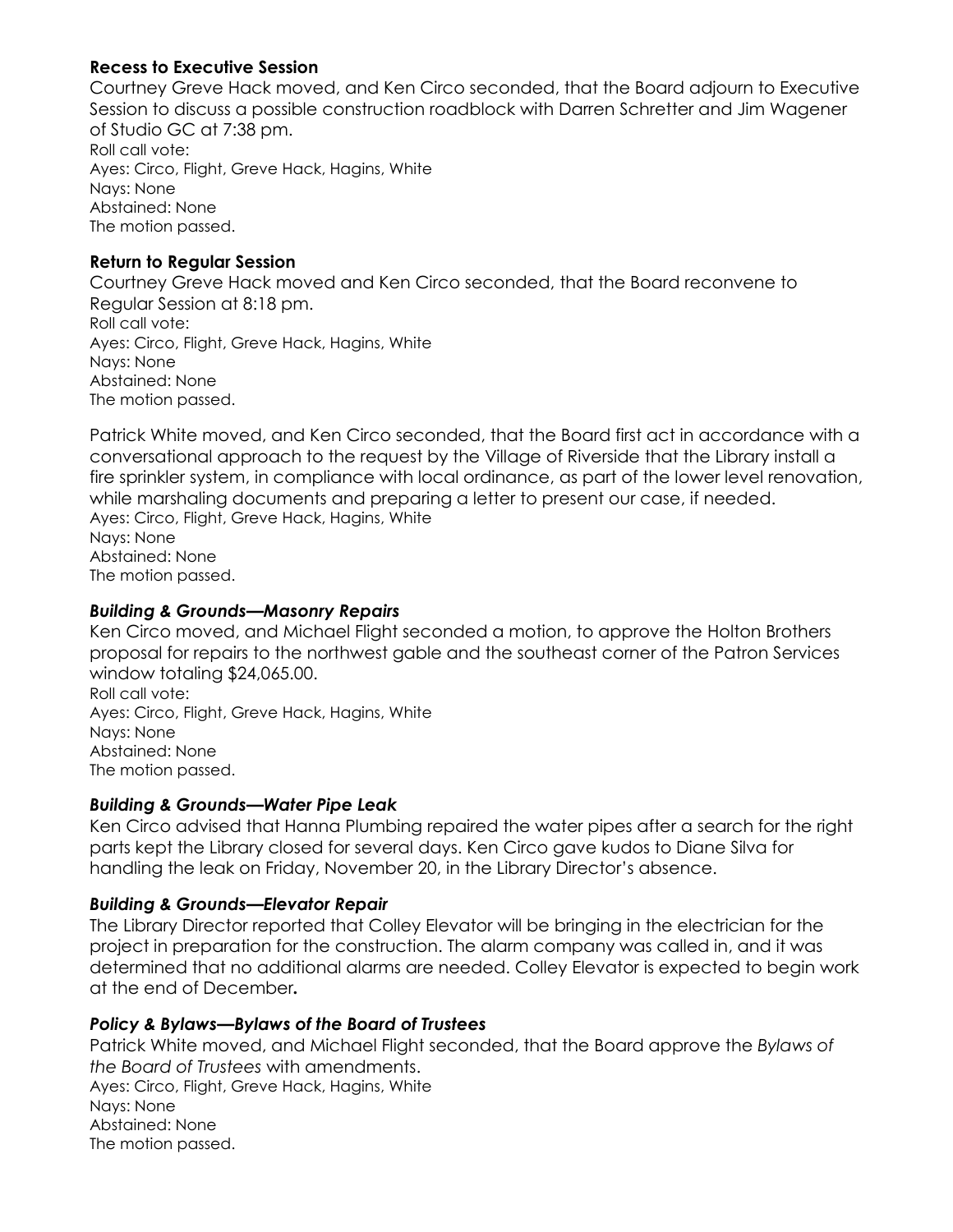## *Policy & Bylaws—Bloodborne Pathogen Policy*

Patrick White moved, and Ken Circo seconded, that the Board approve the *Bloodborne Pathogens Policy.* Ayes: Circo, Flight, Greve Hack, Hagins, White Nays: None Abstained: None The motion passed.

#### *Policy & Bylaws—Cell Phone Policy*

Courtney Greve Hack moved, and Ken Circo seconded, that the Board approve the *Cell Phone Policy* with revisions. Ayes: Circo, Flight, Greve Hack, Hagins, White Nays: None Abstained: None The motion passed.

#### *Policy & Bylaws—Community Service Volunteer Policy*

Patrick White moved, and Courtney Greve Hack seconded, that the Board approve the *Community Service Volunteer Policy.* Ayes: Circo, Flight, Greve Hack, Hagins, White Nays: None Abstained: None The motion passed.

#### *Technology*

Michael Hagins reported that the Technology Committee met yesterday, Monday, December 7 to discuss upcoming projects such as planning for the REEF donation, a new Calendar application, and an interactive white board for distance collaboration. The Library Director stated that two administrative laptops will be purchased for the Bookkeeper and the Administrative Assistant to replace aging desktop computers and to facilitate remote work.

#### *Communications*

Courtney Greve Hack reported that she and Jen Pacourek met with the Library Director and Diane Silva to collaborate on public outreach including website and social media updates on construction progress.

#### **Staff Reports**

The Board reviewed the staff reports, and Courtney Greve Hack gave kudos on the kids' crafts stating that it is a great service to parents.

#### **Director's Report**

The Board reviewed the Library Director's report.

# **New Business**

## **2021 Board Meeting Dates**

Ken Circo moved, and Courtney Greve Hack seconded, that the Board approve the 2021 Board meeting dates.

Ayes: Circo, Flight, Greve Hack, Hagins, White Nays: Flight Abstained: None The motion passed.